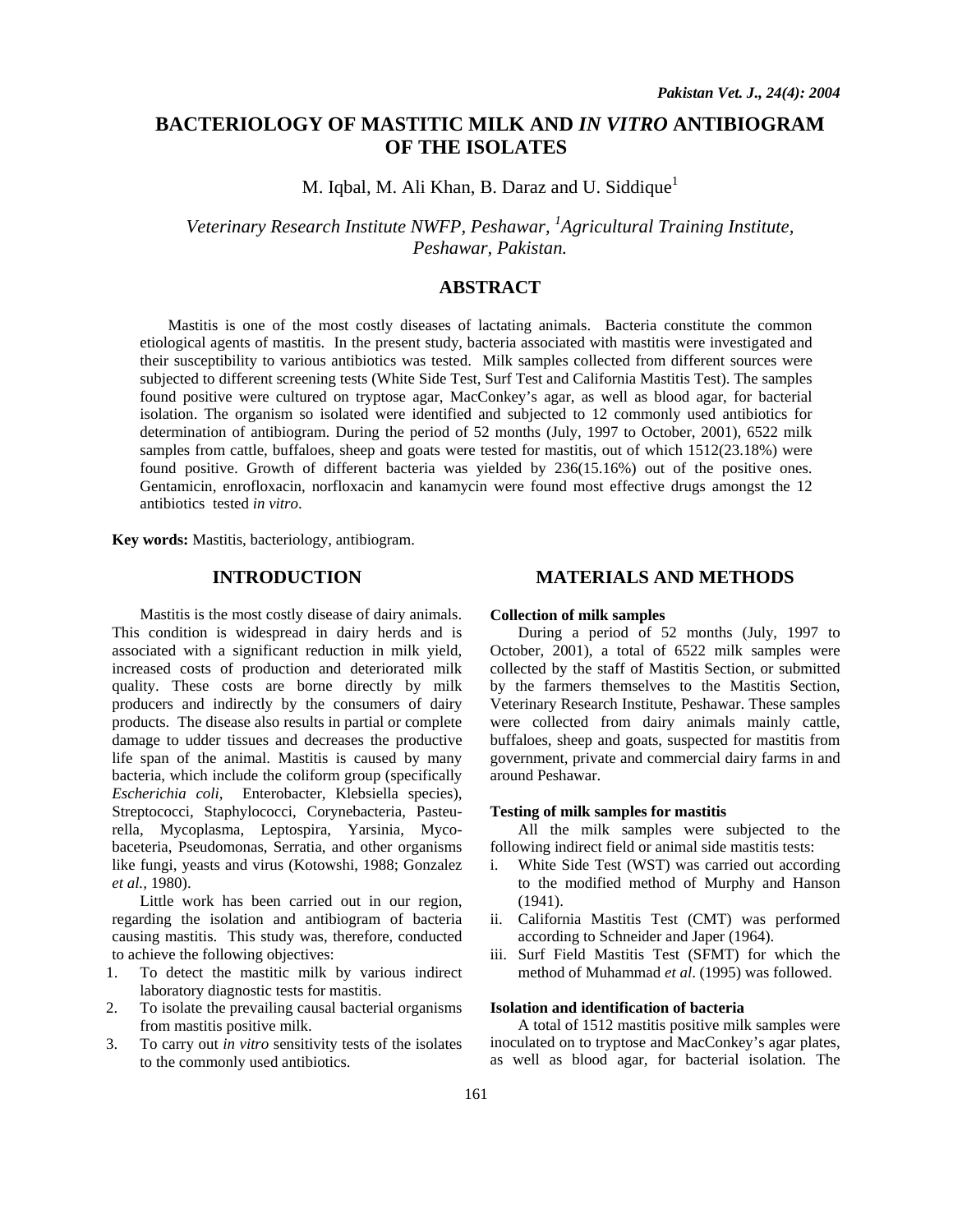#### **In vitro antibiogram of isolates**

All the bacteria isolated were tested *in vitro* for their sensitivity to 12 different antibiotics, commonly used in veterinary practice. These included Chloramphenicol, Cloxacillin, Cepharidine, Amoxicillin, Enrofloxacin, Gentamicin, Norfloxacin, Kanamycin, Fluemequin, Oxytetracycline, Penicillin and Streptomycin.

## **RESULTS AND DISCUSSION**

Out of 6522 milk samples from different animal species, 1512 were found positive for mastitis. The overall occurrence of mastitis was 23.18% (Table 1). The yearwise occurrence of mastitis ranged from 16.61 to 50%, showing that the occurrence of mastitis varied in different years. These findings are in conformity with those of Hussain *et al*. (1984), who recorded 23.59 to 34.5% mastitis cases in milking cows. But our findings differ from Ikhwan *et al.* (1989), who reported overall occurrence of mastitis in buffaloes, cattle, sheep and goats as 9.53%. The test used in this study was White Side Test which is not very sensitive in detecting mastitis positive cases (Iqbal *et al.,* 2003). The incidence of mastitis in cows was 50.0, 29.1, 18.3, 27.8 and 18.8% respectively in 1997, 1998, 1999, 2000 and 2001. In buffaloes, it was 47.7, 18.2, 14.6, 19.8 and 23.2%, while in sheep and goats, it was 80.0, 26.7, 33.3, 57.1 and 42.0%, respectively in 5 successive years. The overall incidence of mastitis in cows, buffaloes, sheep and goats was 28.8, 24.7 and 47.8%, respectively (Table 2). This showed that the highest incidence was in sheep and goats, followed by cows and buffaloes. The highest incidence of mastitis in sheep and goats may be due to the reason that in these species the milk samples were collected from the animals having udder complaints. The incidence of mastitis in cattle was higher than buffaloes, which is in conformity with our previous findings (Iqbal *et al*., 1998; Rasool *et al.,* 1985).

In this study, out of a total of 570, 890 and 52 mastitis positive milk samples from buffaloes, cows, sheep and goats respectively 83(14.56%), 194(16.74%) and 4(7.69%) yielded bacterial growth on culture. Out of the total 1512 mastitis positive milk samples bacterial growth was obtained from 236(15.16%), while

**Table 1: Year-wise occurrence of mastitis in farm animals** 

| year  | Total number of samples tested | No. of samples found positive | %ge positive |
|-------|--------------------------------|-------------------------------|--------------|
| 1997  | 276                            | 138                           | 50.00        |
| 1998  | 1316                           | 316                           | 24.01        |
| 1999  | 1174                           | 195                           | 16.61        |
| 2000  | 1788                           | 444                           | 21.83        |
| 2001  | 1968                           | 419                           | 21.29        |
| Total | 6522                           | 1512                          | 23.18        |

#### **Table 2: Occurrence of mastitis in different animal species**

| year  | <b>Buffaloes</b>           |                     | Cattle                     |                     | <b>Sheep/Goats</b>         |                        |
|-------|----------------------------|---------------------|----------------------------|---------------------|----------------------------|------------------------|
|       | Total<br>samples<br>tested | +ive<br>samples (%) | Total<br>samples<br>tested | +ive samples<br>(%) | Total<br>samples<br>tested | +ive<br>samples<br>(%) |
| 1997  | 65                         | 47.7                | 206                        | 50.0                | 05                         | 80.0                   |
| 1998  | 611                        | 18.2                | 690                        | 29.1                | 15                         | 26.7                   |
| 1999  | 594                        | 14.6                | 568                        | 18.3                | 12                         | 33.3                   |
| 2000  | 766                        | 19.8                | 994                        | 27.8                | 28                         | 57.1                   |
| 2001  | 816                        | 23.2                | 1095                       | 18.8                | 57                         | 42.0                   |
| Total | 2852                       | 24.7                | 3553                       | 28.8                | 117                        | 47.8                   |

#### **Table 3: Bacterial growth obtained from milk samples of different species**

| <b>Animal species</b> | No. of milk samples | No. of samples that yielded | +ive samples |  |
|-----------------------|---------------------|-----------------------------|--------------|--|
|                       | cultured            | bacterial growth            | (%)          |  |
| <b>Buffaloes</b>      | 570                 | 83                          | 14.56        |  |
| Cattle                | 890                 | 194                         | 16.74        |  |
| Sheep/Goats           | 52                  | 04                          | 7.69         |  |
| Total                 | 1512                | 236                         | 15.16        |  |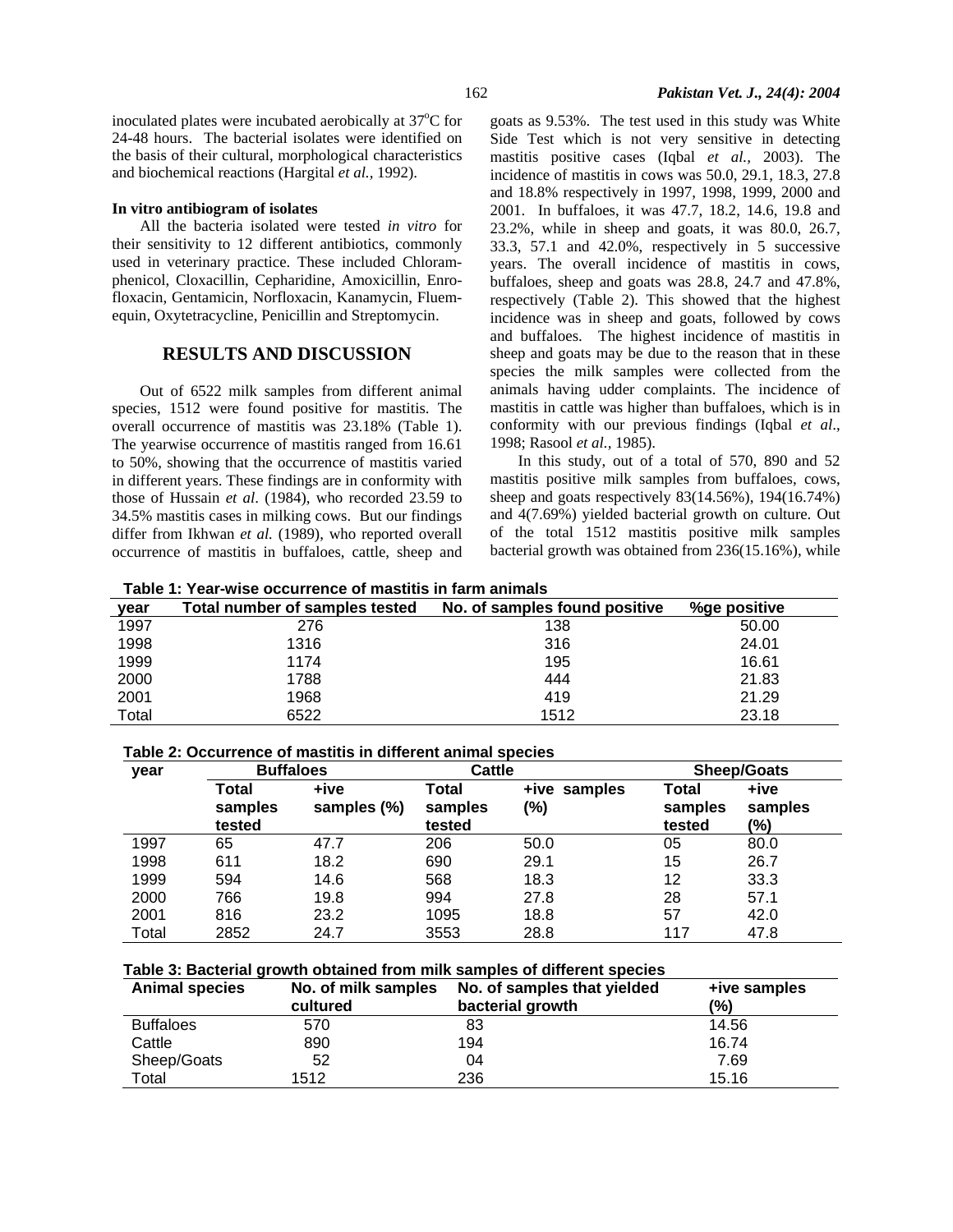the remaining 1276(84.40%) samples yielded no growth (Table 3).

The failure of negative finding of cultures in high percentage of samples may be due to premedication of the animals with antibiotics, non-bacterial causes and the type of media that did not support the growth of whole range of bacteria associated with mastitis. Arshad *et al*. (1998) obtained bacterial isolates from 90 (90%) of clinically mastitis positive milk samples. This is not comparable to our findings.

Table 4 indicates the relative occurrence of various bacteria isolated from buffaloes, cows, sheep and goats. The microorganisms isolated from buffaloes milk were 83 which comprised of 25(30.12%) *E. coli*, 14(16.87%) Staphylococci, 3(3.6%), Streptococci, 12(14.51%) Pseudomonas, 4(4.82%) Proteus, 1(1.20%) Pasteurella,

highest incidence of *E. coli* (40.7%), which is presumably due to the fact that *E. coli* is the commonest environmental contaminants, which is closely associated with hygiene. It becomes pathogenic whenever the hygienic conditions of the animal or environment become poor. Moreover, the existence of high concentration of *E. coli* in milk also indicates the relatively poor quality of milk, related with substandard hygiene of farm management, milk collection and processing system. Staphylococci, Pseudomonas and mixed growth were the second after *E. coli*. Their presence was also an indication of sub-standard dairy farming.

Table 5 indicates the antibiotic sensitivity of the isolates. In this trial 12 available antibiotics were used. It is evident from this table that gentamicin,

**Table 4: Relative occurrence of various bacterial species isolated from mastitic milk samples** 

| <b>Bacteria</b> | <b>Buffaloes</b> |       | Cattle         |       | <b>Sheep/Goats</b> |       | Overall        |       |
|-----------------|------------------|-------|----------------|-------|--------------------|-------|----------------|-------|
|                 | No               | %age  | No             | %age  | No                 | %age  | Total          | %age  |
| E. coli         | 25               | 30.12 | 70             | 46.98 |                    | 25.0  | 96             | 40.7  |
| Staphylococi    | 14               | 16.87 | 20             | 13.42 | --                 | $- -$ | 34             | 14.41 |
| Streptococci    | 3                | 3.60  | 14             | 9.39  | 1                  | 25.0  | 18             | 7.63  |
| Pseudomonas     | 12               | 14.51 | 22             | 14.77 | --                 | $-$   | 34             | 14.41 |
| Proteus species | 4                | 4.82  | 6              | 4.02  | --                 | $- -$ | 10             | 4.24  |
| Pasteurella     |                  | 1.20  | 3              | 2.01  | --                 | $- -$ | 4              | 1.69  |
| Salmonella      | 2                | 2.41  | $\overline{2}$ | 1.34  | --                 | $- -$ | 4              | 1.69  |
| <b>Bacillus</b> | $\overline{2}$   | 2.41  | $- -$          | $- -$ | --                 | $- -$ | $\overline{2}$ | 0.85  |
| Mixed growth    | 20               | 24.09 | 12             | 8.02  | 2                  | 50.0  | 34             | 14.41 |
| Total           | 83               | 35.17 | 149            | 63.14 | 4                  | 1.69  | 236            | $- -$ |

2(2.41%) Salmonella, 2(2.41%) Bacilus and 20 (24.09%) mixed growth. The overall percentage of microorganisms isolated from buffaloes milk samples was 35.17%.

Similarly, the milk samples of cows yielded 149 isolates, which exhibited 70(46.98%) *E. coli*, 20(13.42%) Staphylococi, 14(9.39%) Streptococci, 22(14.77%) Pseudomonas, 6(4.02%) Proteus, 3(2.01%) Pasteurella, 2(1.34%) Salmonella and 12(8.02%) mixed growth. The overall microflora percentage of microorganisms isolated from cow milk samples was 63.14

Likewise, the milk samples of the sheep and goats yielded growth of 4 different micro-organisms, which showed 1(25%) *E. coli*, 1(25%) Streptococci and 2(50%) mixed growth. The overall percentage of milk samples yielding growth was 1.69.

The overall relative percentage of *E. coli*, Staphylococci, Streptococci, Pseudomonas, Proteus, Pasteurella, Salmonella, Bacillus and mixed organisms were found to be 40.7, 14.41, 7.63, 14.41, 4.24, 1.69, 1.69, 0.85 and 14.41%, respectively. This shows the

enrofloxacin, norfloxacin and kanamycin were found most effective drugs amongst the 12 antibiotics tested *in vitro*.

|          | Table 5: Antibiogram of mastitis-associated |
|----------|---------------------------------------------|
| isolates |                                             |

| Name of<br>antibiotics | No. of<br>isolates<br>sensitive | % sensitivity |
|------------------------|---------------------------------|---------------|
| Chloraphenicol         | 57                              | 24.2          |
| Cloxacillin            | 22                              | 9.3           |
| Cepharidine            | 23                              | 9.8           |
| Amoxicillin            | 38                              | 16.1          |
| Enrofloxacin           | 92                              | 39.0          |
| Gentamicin             | 93                              | 39.4          |
| Norfloxacin            | 83                              | 35.2          |
| Kanamycin              | 80                              | 33.9          |
| Flumequin              | 46                              | 19.5          |
| Oxytetracycline        | 35                              | 14.8          |
| Penicillin             | 19                              | 8.1           |
| Streptomycin           | 29                              | 12.3          |